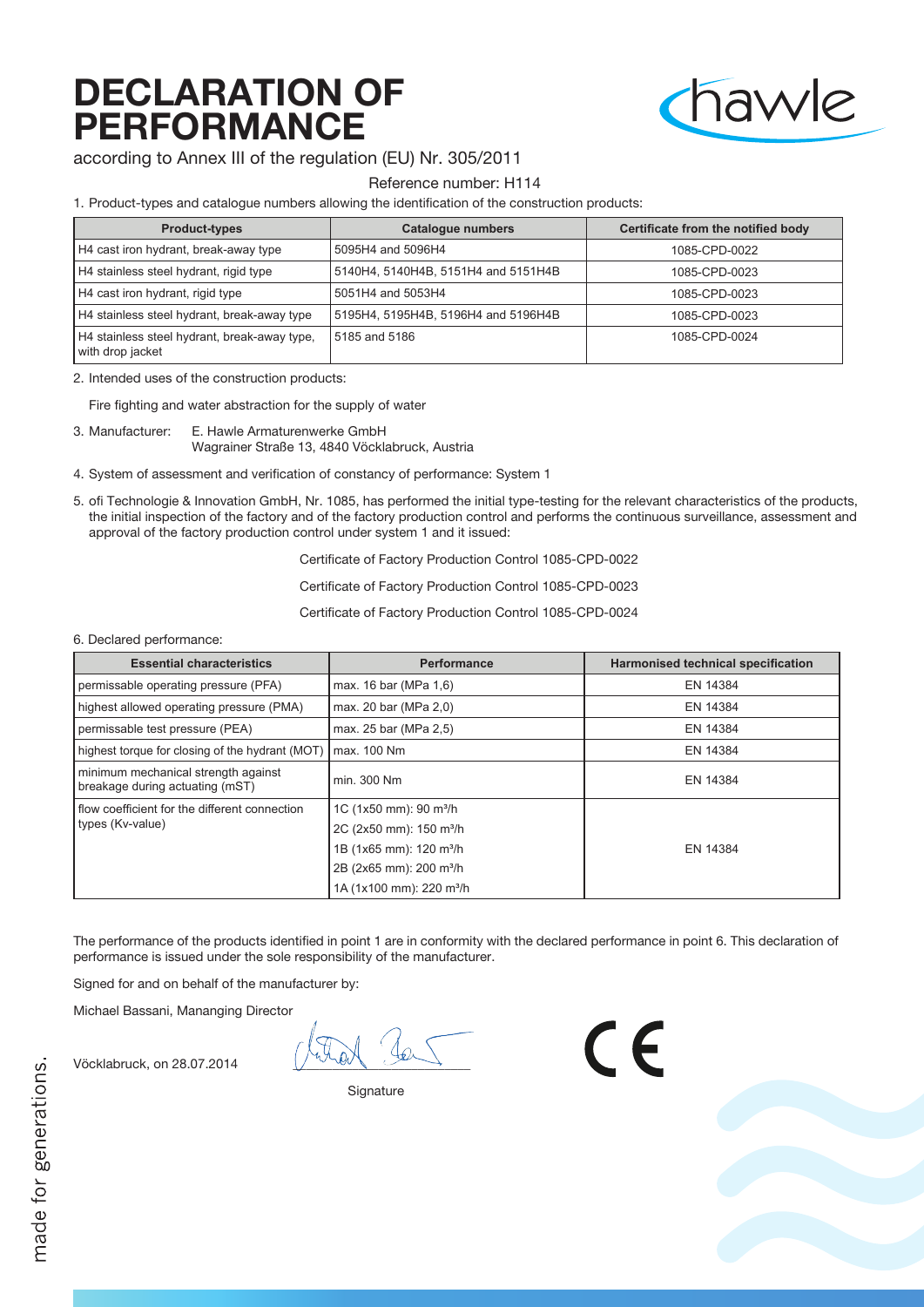# DECLARATION OF PERFORMANCE



according to Annex III of the regulation (EU) Nr. 305/2011

Reference number: K114

1. Product-types and catalogue numbers allowing the identification of the construction products:

| <b>Product-types</b>                                                                     | <b>Catalogue numbers</b>                                            | Certificate from the notified body |
|------------------------------------------------------------------------------------------|---------------------------------------------------------------------|------------------------------------|
| Aboveground hydrant EURO 2000 RW0<br>rigid type and break-away type<br>"KRAMMER" branded | KR250, KR260, KR265, KR266, KR270,<br>KR275, KR276, KR277 and KR278 |                                    |
| Aboveground hydrant DUO<br>rigid type and break-away type<br>"KRAMMER" branded           | KR220 and KR230                                                     | 1085-CPD-0019                      |

| <b>Essential characteristics</b>                                          | <b>Performance</b>                                                                                                                                                                               | <b>Harmonised technical specification</b> |
|---------------------------------------------------------------------------|--------------------------------------------------------------------------------------------------------------------------------------------------------------------------------------------------|-------------------------------------------|
| permissable operating pressure (PFA)                                      | max. 16 bar (MPa 1,6)                                                                                                                                                                            |                                           |
| highest allowed operating pressure (PMA)                                  | max. 20 bar (MPa 2,0)                                                                                                                                                                            |                                           |
| permissable test pressure (PEA)                                           | max. 25 bar (MPa 2,5)                                                                                                                                                                            |                                           |
| highest torque for closing of the hydrant                                 | max. 125 Nm                                                                                                                                                                                      | EN 14384                                  |
| minimum mechanical strength against<br>breakage during actuating (mST)    | min. 250 Nm                                                                                                                                                                                      |                                           |
| minimum flow coefficient for the different<br>connection types (K -value) | 1C (1x50 mm):<br>$40 \text{ m}^3/h$<br>2C (2x50 mm):<br>$60 \text{ m}^3/h$<br>1B (1x65 mm):<br>$80 \text{ m}^3/h$<br>2B (2x65 mm): 140 m <sup>3</sup> /h<br>1A (1x100 mm): 160 m <sup>3</sup> /h |                                           |

2. Intended uses of the construction products:

Fire fighting and water abstraction for the supply of water

- 3. Manufacturer: E. Hawle Armaturenwerke GmbH Wagrainer Straße 13, 4840 Vöcklabruck, Austria
- 4. System of assessment and verification of constancy of performance: System 1
- 5. ofi Technologie & Innovation GmbH, Nr. 1085, has performed the initial type-testing for the relevant characteristics of the products, the initial inspection of the factory and of the factory production control and performs the continuous surveillance, assessment and approval of the factory production control under system 1 and it issued:

Certificate of Factory Production Control 1085-CPD-0019

#### 6. Declared performance:

The performance of the products identified in point 1 are in conformity with the declared performance in point 6. This declaration of performance is issued under the sole responsibility of the manufacturer.

CE

Signed for and on behalf of the manufacturer by:

Michael Bassani, Mananging Director

Vöcklabruck, on 06.10.2015

**Signature**